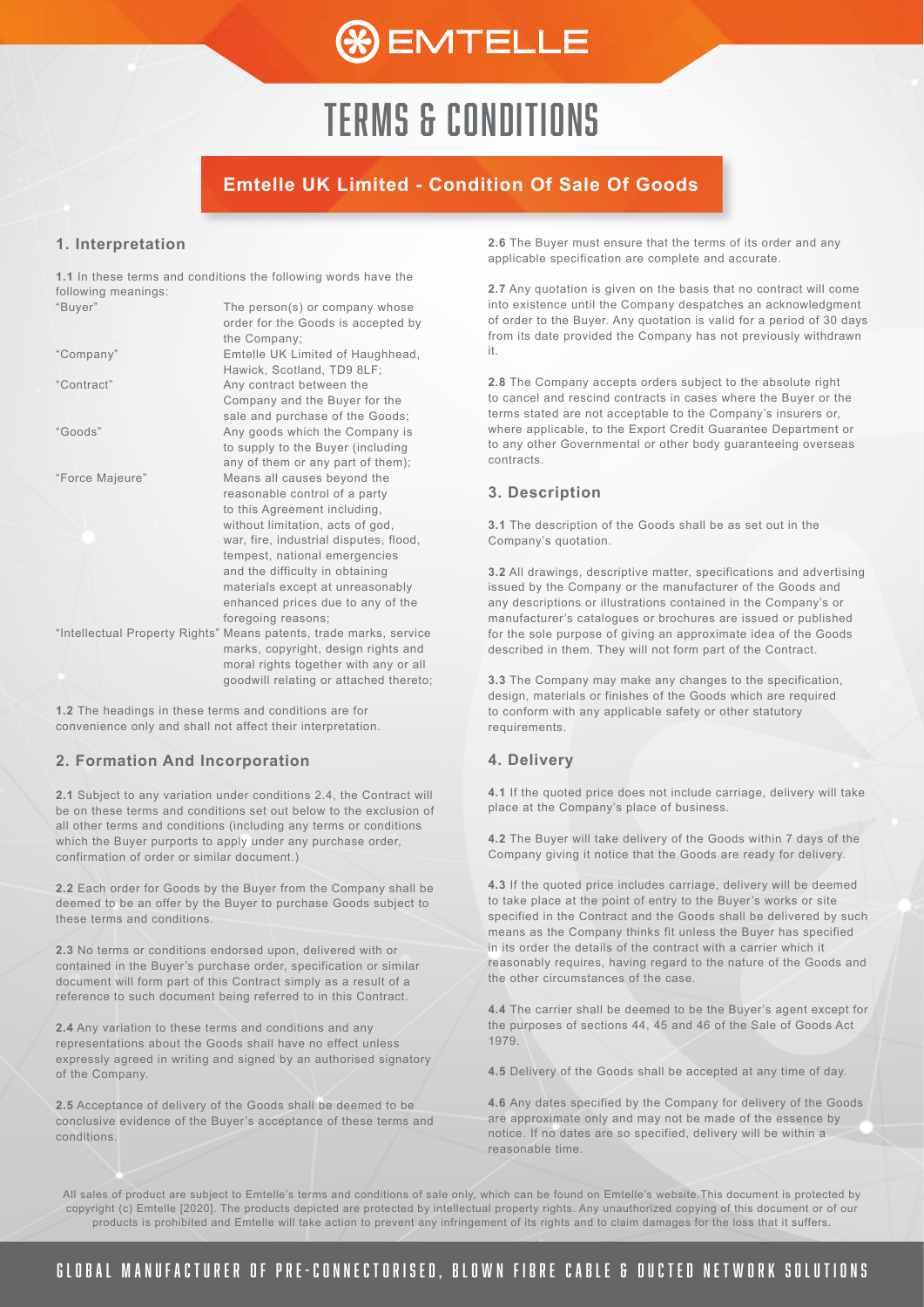

## **Emtelle UK Limited - Condition Of Sale Of Goods**

**4.7** Subject to the other provisions of these terms and conditions the Company will not be liable for any loss (including loss of profit), costs, damages, charges or expenses arising directly or indirectly out of delay or failure to deliver the Goods (even if caused by the Company's negligence).

**4.8** The Buyer must accept delivery of the Goods and pay for them in full unless the Buyer shall have served notice on the Company requesting delivery and shall not have received the Goods within four weeks thereafter in which event the Buyer may cancel this Agreement to the extent it relates to the Goods which were subject to such delivery without further liability for the Goods.

**4.9** For orders of less than £1000 (ex VAT) the Company reserves the right to charge carriage at the rate charged by the haulier to the Company.

**4.10** The Buyer will be responsible for loading and offloading and will, unless otherwise agreed, provide at its expense at the delivery point adequate and appropriate equipment and manual labour for off-loading or loading the Goods.

**4.11** The Buyer will indemnify the Company against any liability and expense (whether arising under statute or common law) caused by the Buyer's failure to provide appropriate equipment and manual labour for off-loading or loading (whether or not the off-loading or loading is supervised by or on behalf of the Buyer) for: **4.11.1** any personal injury to or death of any of the Company's employees, agents or sub-contractors or any third party; and **4.11.2** any damage to or loss of any property of the Company, its employees, agents or sub-contractors or any third party.

**4.12** The Company may deliver to the Buyer Goods up to 5% more or 5% less than the quantity ordered. The Buyer shall accept delivery of Goods within such limits without objection but invoices shall be adjusted to actual quantities.

**4.13** Where the quoted price includes carriage the Company will not be liable for loss or damage in transit unless notice of such loss or damage is given to the carriers and to the Company:- **4.13.1** in the case of extrusions at the time of delivery, by endorsement on the delivery documentation; **4.13.2** in all other cases by written notification to the Company within 3 days of delivery and by endorsement on the delivery documentation.

#### **5. Non-Delivery**

**5.1** The quantity of any consignment of Goods as recorded by the Company upon despatch from the Company's place of business shall be conclusive evidence of the quantity received by the Buyer on delivery unless the Buyer can provide conclusive evidence proving the contrary.

**5.2** The Company shall not be liable for any non-delivery of Goods (even if caused by the Company's negligence) unless written notice is given to the carrier and the Company within 3 days of the date when the Goods would in the ordinary course of events have been received.

**5.3** Any liability of the Company for the non-delivery of any one order of Goods shall be limited to replacing the Goods for that order within a reasonable time or issuing a credit note at the pro rata contract rate against any invoice raised for such Goods.

#### **6. Packing**

All pallets and returnable packaging and containers will remain the property of the Company at all times. It is the Buyer's responsibility to return all packing and containers to the Company and should such packing and containers not be returned within the period specified in the Company's quotation, in good condition and carriage paid, a charge shall be made in full for the loss of such packing and containers.

#### **7. Storage**

**7.1** If the Buyer fails to take delivery of any of the Goods when they are ready for delivery or to provide any instructions, documents, licences or authorisations required to enable the Goods to be delivered on time (except because of the Company's fault) risk in the Goods will pass to the Buyer (including, without limitation, for loss or damage caused by the Company's negligence), the Goods will be deemed to have been delivered and (without prejudice to its other rights) the Company may: **7.1.1** store or arrange for the storage of the Goods until actual delivery or sale and charge the Buyer for all related costs and expenses (including, without limitation, storage and insurance); and/or **7.1.2** following reasonable notice to the Buyer sell any of the Goods at the best price reasonably obtainable in the circumstances and charge the Buyer for any shortfall below the price under the Contract.

**7.2** The Company is not responsible for demurrage charges or additional costs resulting from delay in unloading.

#### **8. Risk/Ownership**

**8.1** Risk of damage to or loss of Goods shall pass to the Buyer upon delivery.

**8.2** Notwithstanding delivery and the passing of risk, and solely for the purposes of securing payment of all monies due or to become due to the Company by the Buyer on any account, ownership of the Goods shall not pass to the Buyer until the Company has received in full (in cash or cleared funds) all sums due to it in respect of: **8.2.1** the Goods; and **8.2.2** all other sums which are or which become due to the Company from the Buyer on any account.

**8.3** Until ownership of the Goods has passed to the Buyer, the Buyer must: **8.3.1** hold the Goods on a fiduciary basis as the Company's bailee; **8.3.2** store the Goods (at no cost to the Company) separately from all other goods of the Buyer or any third party in such a way that they remain readily identifiable as the Company's property;

**8.4** The Company shall be entitled to retake possession of any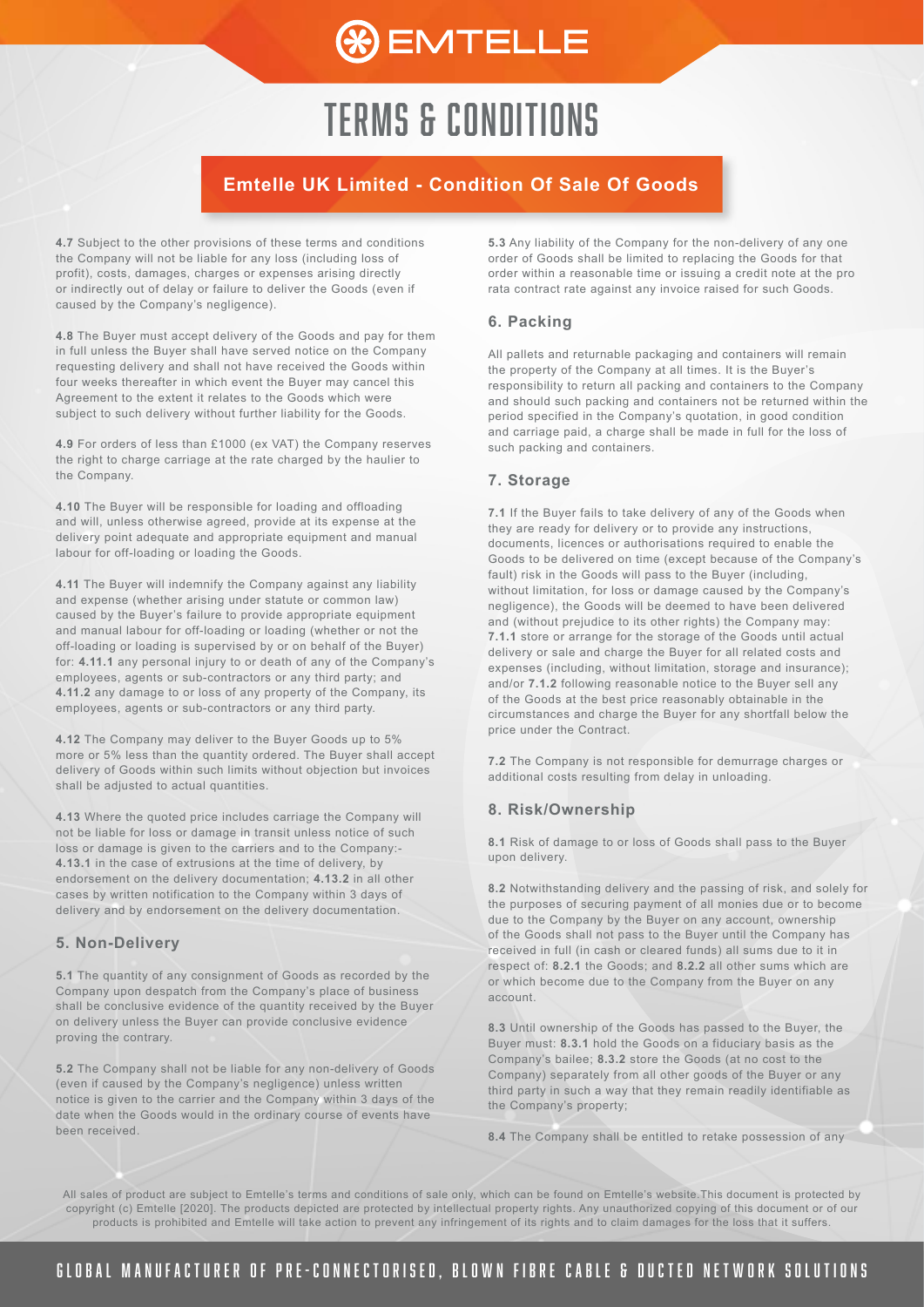

### **Emtelle UK Limited - Condition Of Sale Of Goods**

Goods for which the price shall not have been paid in full when due and for that purpose the Company is authorised to enter into any premises of the Buyer or any third party where the Goods are or may be stored and repossess the Goods.

**8.5** The Company may in respect of all unpaid debts due from the Buyer under this or any other contract have a general lien on all Goods and property of the Buyer in the Company's possession (although such Goods or some of them may have been paid for) and shall after the expiration of twenty eight days written notice to the Buyer be entitled to dispose of such Goods and property as it deems fit and apply the proceeds towards such debts, and remaining sums shall be held on trust.

#### **9. Price And Payment**

**9.1** The price for the Goods shall be the Company's quoted price which shall be binding upon the Company only if the Buyer accepts the Company's quotation within 30 days after which time it may be altered by the Company without notice.

**9.2** The Company may increase the price of the Goods to reflect any increase in the cost of manufacture or distribution of the Goods which is due to any factor beyond the reasonable control of the Company; this includes (without limitation) foreign exchange fluctuation, currency regulation, alteration of duties and taxes, increase in cost of labour, materials and other manufacturing costs and transport costs, changes in rates of insurance, alterations in duties or import variations, or by reason of any cause beyond the control of the Company.

**9.3** The price for the Goods is exclusive of any value added tax or any other applicable tax which the Buyer shall pay in addition when it is due to pay for the Goods unless this is specifically shown.

**9.4** All payments shall be made to the Company in the United Kingdom in the currency stipulated in the Company's quotation to the Buyer.

**9.5** Unless otherwise stated, payment terms are "net monthly account", which is to be interpreted as "payment to be made before the end of the calendar month following the calendar month during which the Goods were invoiced". Time of payment shall be of the essence. No payment shall be deemed to have been received until the Company has received cleared funds.

**9.6** If the Buyer's account is overdue for payment, the Company reserves the right to withhold or suspend deliveries under this Contract or any other Contract with the same Buyer Any such withholding or suspension shall not give rise to any claim whatsoever by the Buyer and shall be without prejudice to the Company's right to recover any amount due from the Buyer and to the exercise of any of its rights by the Company.

**9.7** If the Buyer's account is overdue for payment, the Company reserves the right to charge interest at 4% per annum over the UK Base Rate of HSBC plc for the time being in force on the amount overdue.

**9.8** The right of the Buyer to set off the value of any shortage, defective Goods or Goods not otherwise conforming to the Contract shall be restricted to the specific invoice for the Goods in question and shall not apply to previous or future accounts.

#### **10. Warranty**

**10.1** In the event of any Goods supplied by the Company and not being of its own manufacture being proved to be defective or failing in service, the Buyer shall be entitled only to, and limited to, such restitution as the Company actually receives from the manufacturer and/or supplier to the Company.

**10.2** The Company warrants that (subject to the other provisions of these terms and conditions) upon delivery the Goods are, and for a period of 12 months from the date of delivery will be, of satisfactory quality under the Sale of Goods Act 1994 and are fit for the normal purpose for which they have been designed and, where applicable conform to the relevant British Standard.

**10.3** The Company shall not be liable for a breach of the warranty in condition **10.2** unless: **10.3.1** the Buyer gives written notice of the defect to the Company and, if the defect is as a result of damage in transit, to the carrier within 14 days of: **10.3.1.1** the date of delivery (where the defect would be apparent to the Buyer upon a reasonable inspection); or **10.3.1.2** the date when the Buyer knew or ought reasonably to have known of the defect (where the defect would not be apparent to the Buyer upon a reasonable inspection); and **10.3.2** the Company is given a reasonable opportunity after receiving the notice of examining such Goods and the Buyer (if asked to do so by the Company) returns such Goods to the Company for the examination to take place there.

**10.4** The Company shall not be liable for a breach of the warranty in condition **10.2** if: **10.4.1** the defect arises because the Buyer failed to follow the Company's oral or written instructions as to the storage, installation, commissioning, use or maintenance of the Goods or (if there are none) good trade practice. The Buyer should carry out any and all tests specified in the Emtelle UK installation instructions for the Goods before and after installation as detailed in MHT2570. The latest version of these installation instructions can be found at www.emtelle.com/test procedure or can be requested by e-mail from info@emtelle.com; or **10.4.2** the Buyer alters or repairs such Goods without the written consent of the Company; or **10.4.3** the defect in such Goods arises from any design defect in any drawing, design or specification supplied or approved by the Buyer.

**10.5** If the Buyer makes a valid claim against the Company based on a defect in the quality of the Goods, the Company shall at its option repair or supply replacement Goods (or the defective part) or refund the price of such Goods at the pro-rata contract rate.

**10.6** If the Company complies with condition **10.5** it shall have no further liability for breach of the warranty in condition **10.2** in respect of the quality of such Goods.

**10.7** Any defective Goods will belong to the Company and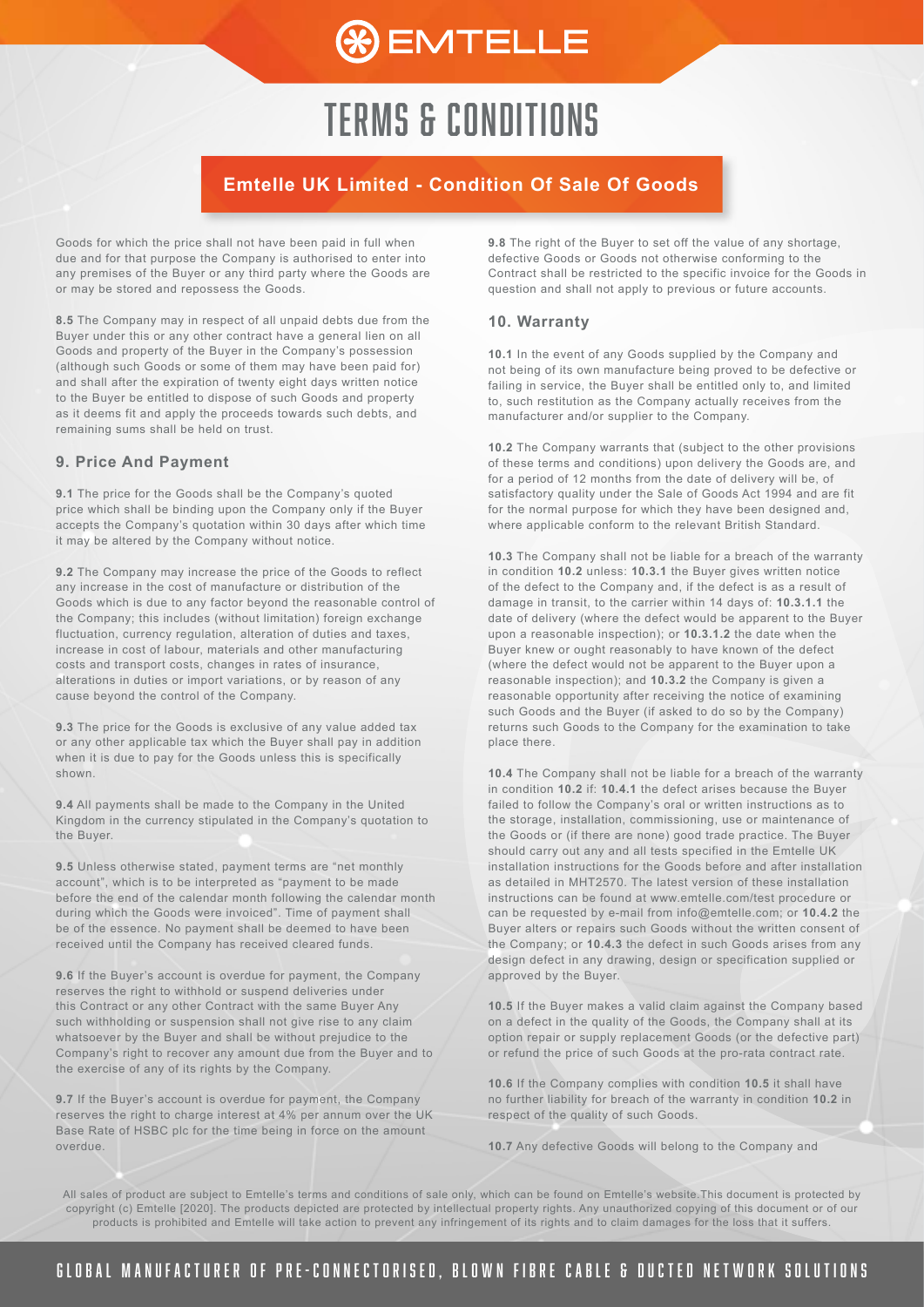## **Emtelle UK Limited - Condition Of Sale Of Goods**

any Goods which are repaired or which are re-supplied will be warranted on these terms and conditions for the unexpired portion of the 12 month period.

#### **11. Limitation Of Liability**

**11.1** The following provisions set out the entire liability of the Company (including any liability for the acts or omissions of its employees, agents and subcontractors) to the Buyer in respect of: **11.1.1** any breach of these terms and conditions; and **11.1.2** any representation, statement or tortious act or omission including negligence arising under or in connection with the Contract;

**11.2** All warranties, conditions and other terms implied by statute or common law (save for the conditions implied by section 12 of the Sale of Goods Act 1979) are excluded from the Contract.

**11.3** Nothing in these terms and conditions excludes or limits the liability of the Company for death or personal injury caused by the Company's negligence or fraudulent misrepresentation.

#### **THE BUYER'S ATTENTION IS PARTICULARLY DRAWN TO THE PROVISIONS OF CONDITIONS 11.4 AND 11.5**

**11.4** Subject to conditions **11.2** and **11.3: 11.4.1** notwithstanding the provisions of any other terms and conditions herein, the Company's total liability in contract, tort (including negligence or breach of statutory duty), misrepresentation, restitution or otherwise, arising in connection with the performance or contemplated performance of this contract shall be limited in amount to the amount of the price of the Goods; and the parties agree that this condition is reasonable and that the contract price is based on the level, exclusions and limits of liability in this condition 11.

**11.4.2** the Company shall not be liable to the Buyer for:

- (I) loss of profit; or
- (II) loss of business; or
- (III) business interruption; or
- (IV) depletion of goodwill and/or similar losses; or
- (V) loss of anticipated savings;

in each case whether direct, indirect or consequential, or for any claims for consequential compensation whatsoever (howsoever caused) which arise out of or in connection with this Contract, in each of the above cases whether or not caused by the negligence of the Company, its employees, agents or sub-contractors.

**11.5** The Buyer shall indemnify the Company against all liability, actions, proceedings, costs, claims, damages or demands in any way connected with this contract brought or threatened to be brought against the Company by any third party except to the extent the Company is liable to the Buyer in accordance with these terms and conditions.

**11.6** The Buyer shall indemnify the Company against all damages, penalties, costs and expenses to which the Company may become liable through any work done in accordance with specifications,

drawings or special requirements of the Buyer which may involve an infringement or alleged infringement of any Intellectual Property Rights of a third party or may cause any actionable damage or loss to any third party.

#### **12. Performance Of Contract**

**12.1** The Company may deliver the Goods by installments and each installment shall be deemed to be sold under a separate contract, and no failure of or delay in delivery of any installment nor any defect in the contents thereof shall entitle the Buyer to treat the contract as repudiated with regard to any remaining installments.

**12.2** If subsequent to any contract of sale which is subject to these conditions a contract of sale is made with the same Buyer without express reference to these conditions, such contract, howsoever made, shall be deemed to be subject to these conditions.

#### **13. Technical Advice And Information**

**13.1** The Company may at the request of the Buyer, without being under any obligation to do so, furnish technical advice concerning the use of the Goods and such assistance will be given to the best of the Company's ability but this shall be on the express understanding that any such advice or assistance is given and accepted at the Buyer's risk and the Company shall not be liable for any loss, damage or claims arising therefrom.

**13.2** No liability will be accepted for work carried out or material supplied to the Buyer's own drawings, design or specification.

**13.3** The submission of a quotation or acceptance of an order by the Company in no way implies any responsibility on its part for any bye law, planning or other approval, which may be required by the Buyer.

#### **14. Force Majeure**

Deliveries may be partially or totally suspended by either party during any period in which it is prevented from manufacturing, delivering or taking delivery of the Goods through any event of Force Majeure and if such party notifies the existence of such Force Majeure to the other party in writing. If, because of such Force Majeure, the Company is unable to supply the total requirement of the Goods the Company may allocate its available supply among all of its customers, including those not under contract, as the Company thinks fit. Deliveries so suspended for three months may thereafter during such suspension be cancelled without liability but the Contract between the parties shall otherwise remain unaffected.

#### **15. Patents And Trademarks**

No representation warranty or indemnity is given by the Company that the Goods do not infringe any Intellectual Property Rights of a third party.